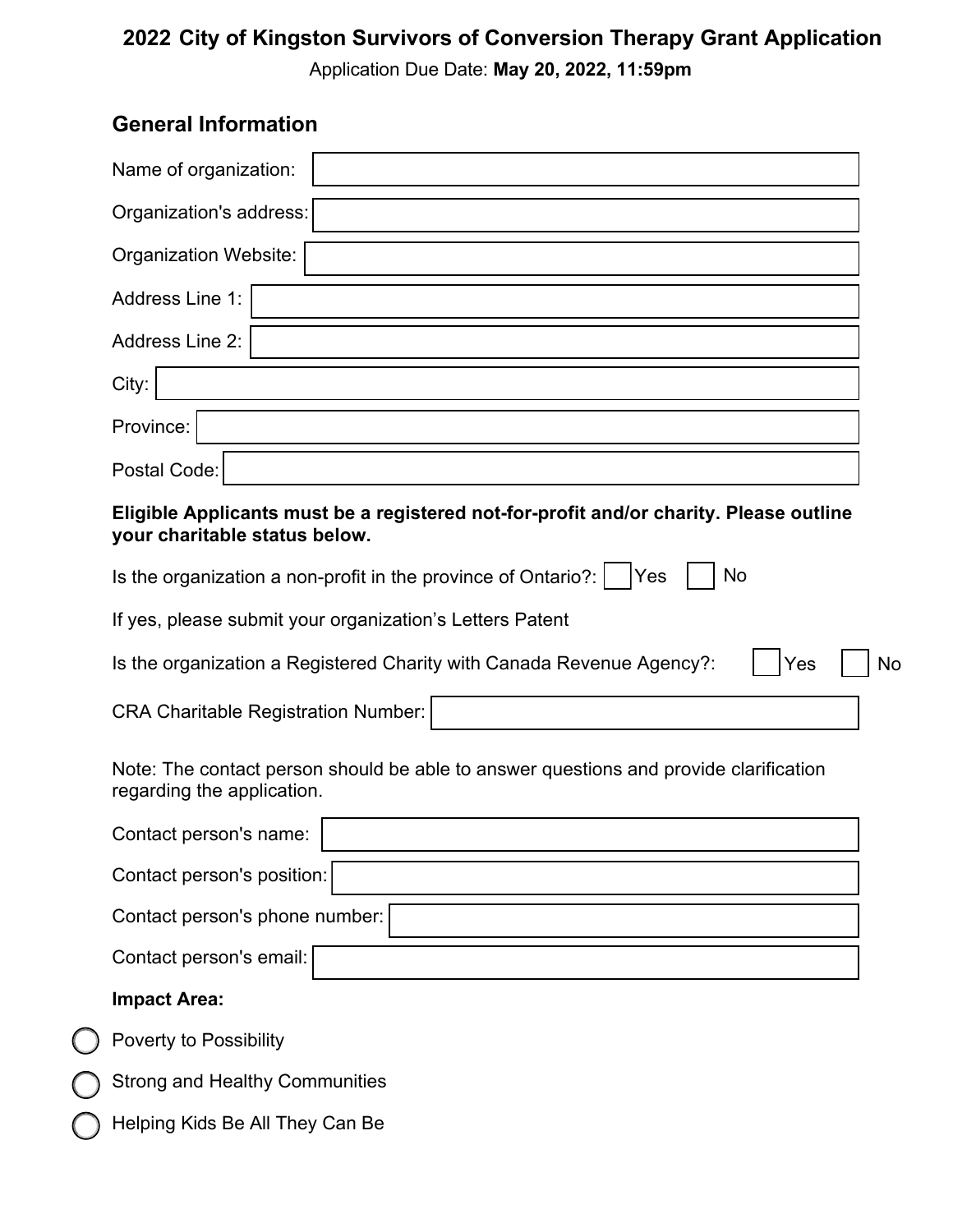What is the total grant amount requested (max. \$20,000)?: \$ What type of grant is being requested? Program One-Time Project Program / Project name: Note: Programs and projects cannot begin prior to an agreement being signed. Funding is intended for programs and projects that that will run between September 1, 2022 and end by December 31, 2023. Expected start date: Expected end date: Please confirm that the geographic area(s) this program/project will support is for residents of Kingston Please confirm below that you have provided the organization's Executive Director / Senior Administrator and Board members the opportunity to review this submission, and that they are aware of this application. Yes, the Executive Director / Senior Administrator and Board members are aware of this application. Board Chair name: Board Chair phone number: Board Chair email: Executive Director / Senior Administrator name: Executive Director / Senior Administrator phone number: Executive Director / Senior Administrator email: Please list your board members in the text box below, including full names, positions on the Board, number of years on the Board, and occupations/names of workplaces.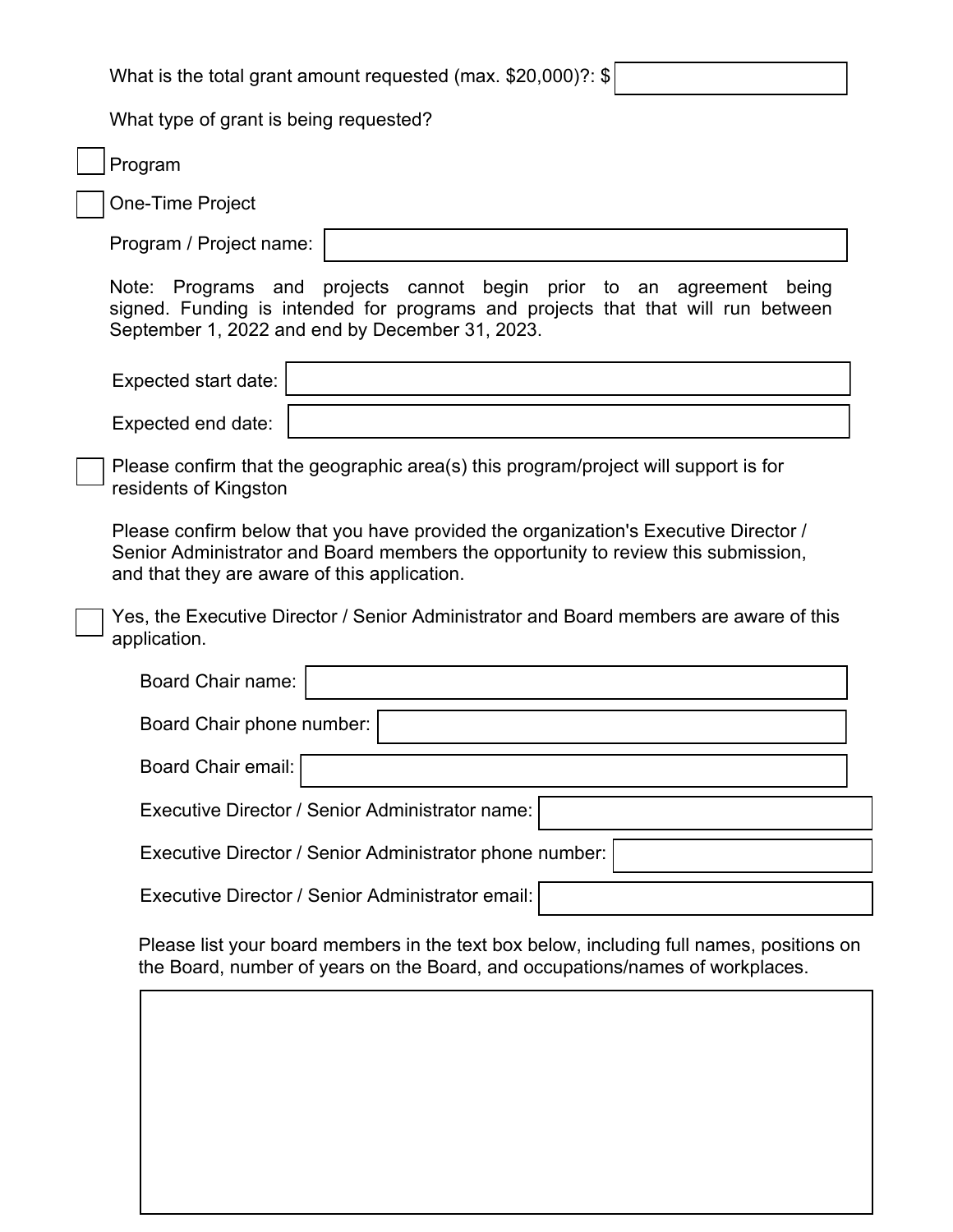| Please note the Month of Annual General Meeting: |
|--------------------------------------------------|
|                                                  |

#### **Organization Information**

What does your organization do? (ie. Mission Statement) (200 Words Maximum)

Provide short-term and long-term goals to support the organization's Mission and how they will be measured: (200 Words Maximum)

#### **Fundraising Projects and Activities**

| Does the agency have diverse sources of revenue?: $\vert$ $\vert$ Yes $\vert$ $\vert$ No |  |  |  |  |
|------------------------------------------------------------------------------------------|--|--|--|--|
|------------------------------------------------------------------------------------------|--|--|--|--|

Is the organization planning fundraising projects, events, or grant writing for the coming year?:

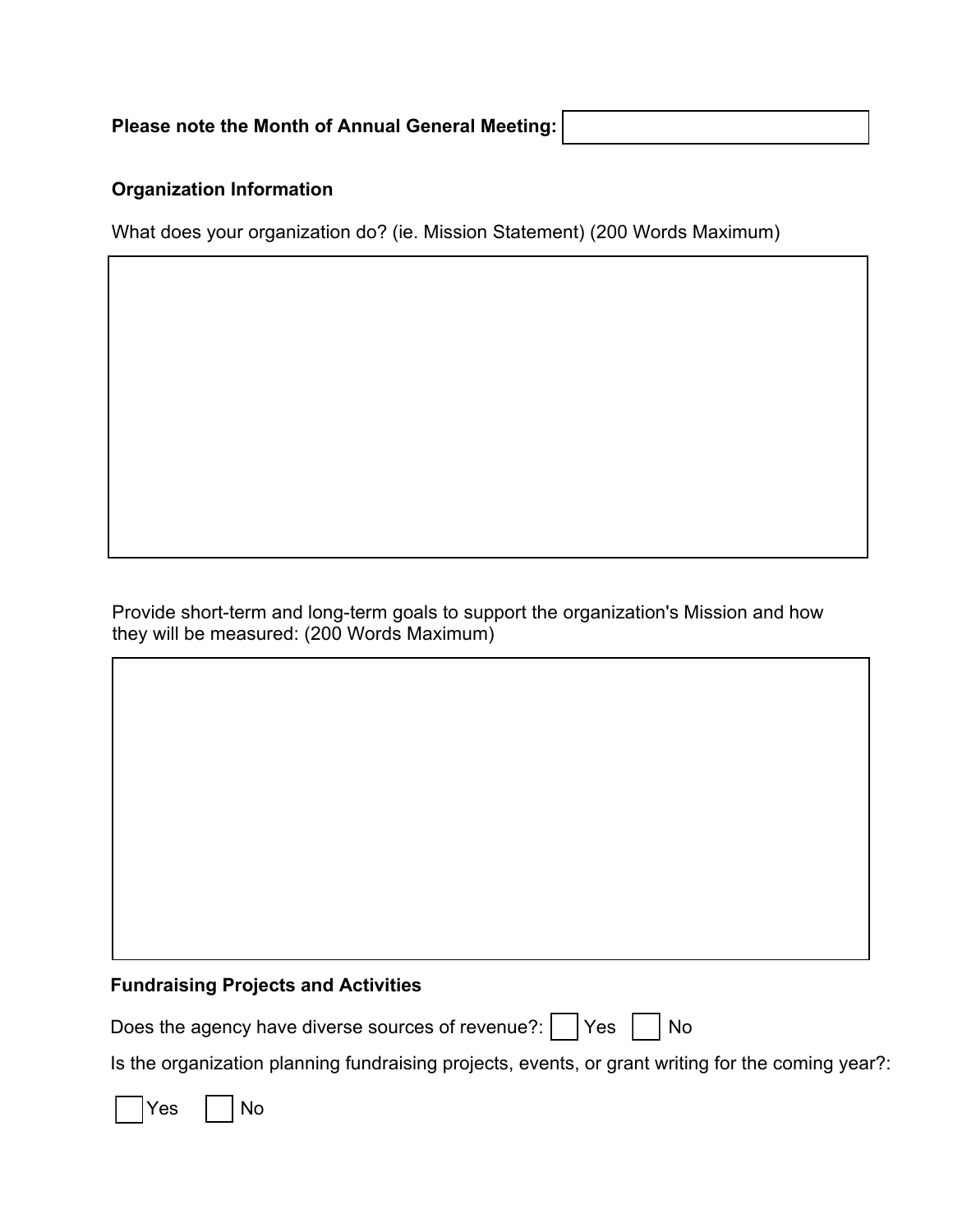**Please download the document below and outline the organization's planned fundraising activities. Indicate the project or event, its timing and the revenue you expect to generate through this fundraising project. Please include all grant proposals.** 

[Fundraising Activities Spreadsheet](https://www.unitedwaykfla.ca/wp-content/uploads/2022/05/Fundraising-Activities-Spreadsheet.xlsx) Link

**Please ensure you attach the requested files above with your application submission.**

#### **Agency Consolidated Financial Information**

Please click on the links below to download the Agency Budgets. [Agency Audit Year Budget](https://www.unitedwaykfla.ca/wp-content/uploads/2022/05/Agency-Budget-Audit-Year-Financials.xls) (Jan to Dec 2021, or, Apr 2021 to Mar 2022) [Agency Current](https://www.unitedwaykfla.ca/wp-content/uploads/2022/05/Agency-Budget-Current-Year-Financials.xls) Year Budget (Jan to Dec 2022, or, Apr 2022 to Mar 2023) [Agency Draft](https://www.unitedwaykfla.ca/wp-content/uploads/2022/05/Agency-Budget-Draft-Year-Financials-1.xls) Year Budget (Jan to Dec 2023, or, Apr 2023 to Mar 2024)

Please include the following with your application:

Most recent Audited Financial Statements

Most recent Annual Report or AGM Minutes

#### **Please ensure you attach the requested files above with your application submission.**

# **Program / Project Information**

Type of Service:

- a. Mental Health Supports
- b. Addiction Supports
- c. Personal Safety Supports (safety from violence, abuse, neglect)
- d. Information and Navigation Supports
- e. Social Inclusion Supports
- f. Learning Supports (readiness, knowledge, skill, etc.)
- g. Isolation Supports (outreach, virtual programming, etc.)
- h. Other; please describe:

#### **Primary Vulnerable Population Served:**

- a. Indigenous People
- b. Racialized Communities
- c. People with physical and intellectual disabilities
- d. Women and Girls
- e. Children and Youth
- f. Seniors
- g. Members of 2SLGBTQ+ Community
- h. Newcomers to Canada
- i. People with low income or living in poverty  $($
- j. People involved in the justice system  $($
- k. Veterans
- l. Other; Please describe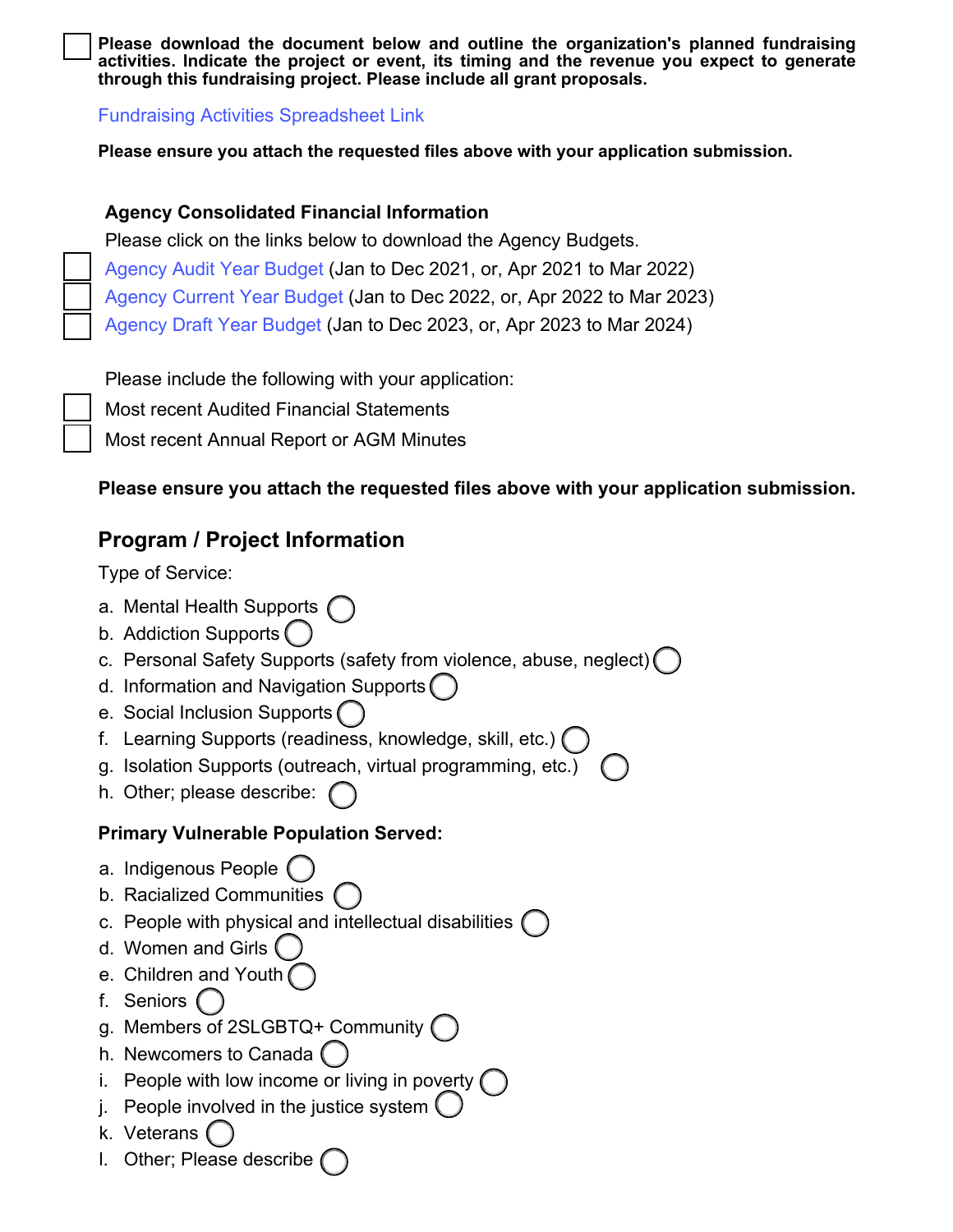#### **Age Group(s) Served (Select all that apply):**

- a. Children  $(0 5, 6 12 \text{ yrs})$
- b. Youth (13 18, 19 24 yrs)
- c. Adults  $(25 64 \text{ yrs})$
- d. Seniors (65+ yrs)

#### **Program / Project Description**

**Please note:** The purpose of the **Survivors of Conversion Therapy Program Fund** is to provide grant funds to a non-profit organization(s) in the City of Kingston, to provide a support group(s) program or project that offers services - from survivors of conversion therapy to survivors of conversion therapy. The fund will provide an annual application process for \$20,000 per year, for 3 years, starting in 2022 - 23.

#### **Programming may focus on, but not be limited to, supporting survivors with:**

- Improving self-care
- Correcting misinformation about 2SLGBTQ+ people and communities
- Repairing and rebuilding their social support and community networks
- Navigating their relationship with faith
- Recovering from the impact conversion practices had on their civic and economic participation
- 1. Provide a brief description of the program/project including its primary objective and how this fits with the organization's mission statement: (350 Words Maximum)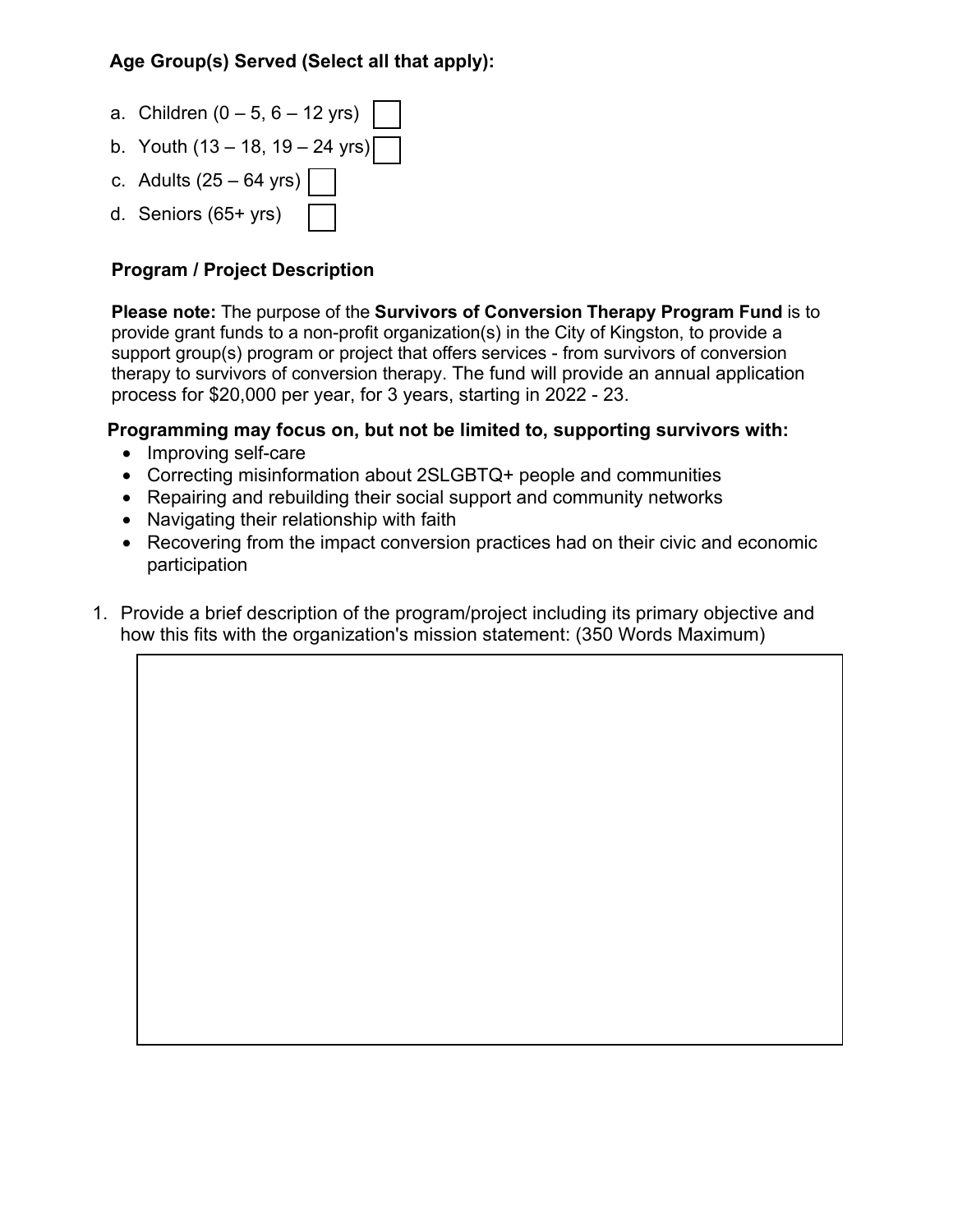2. How many individuals in total are expected to be served by this program/project?

**Please be prepared to report statistical data for your clients by Geographic Location (i.e. City of Kingston), Age (0-5, 6-12, 13-18, 19-24, 25-64, 65+), and Gender Identity (woman, man, trans woman, trans man, gender non-binary, twospirit, not listed).** 

#### **Program / Project Need**

1. What local need is being addressed by this program / project? (200 Words Maximum)

2. Who will this program help? (200 Words Maximum)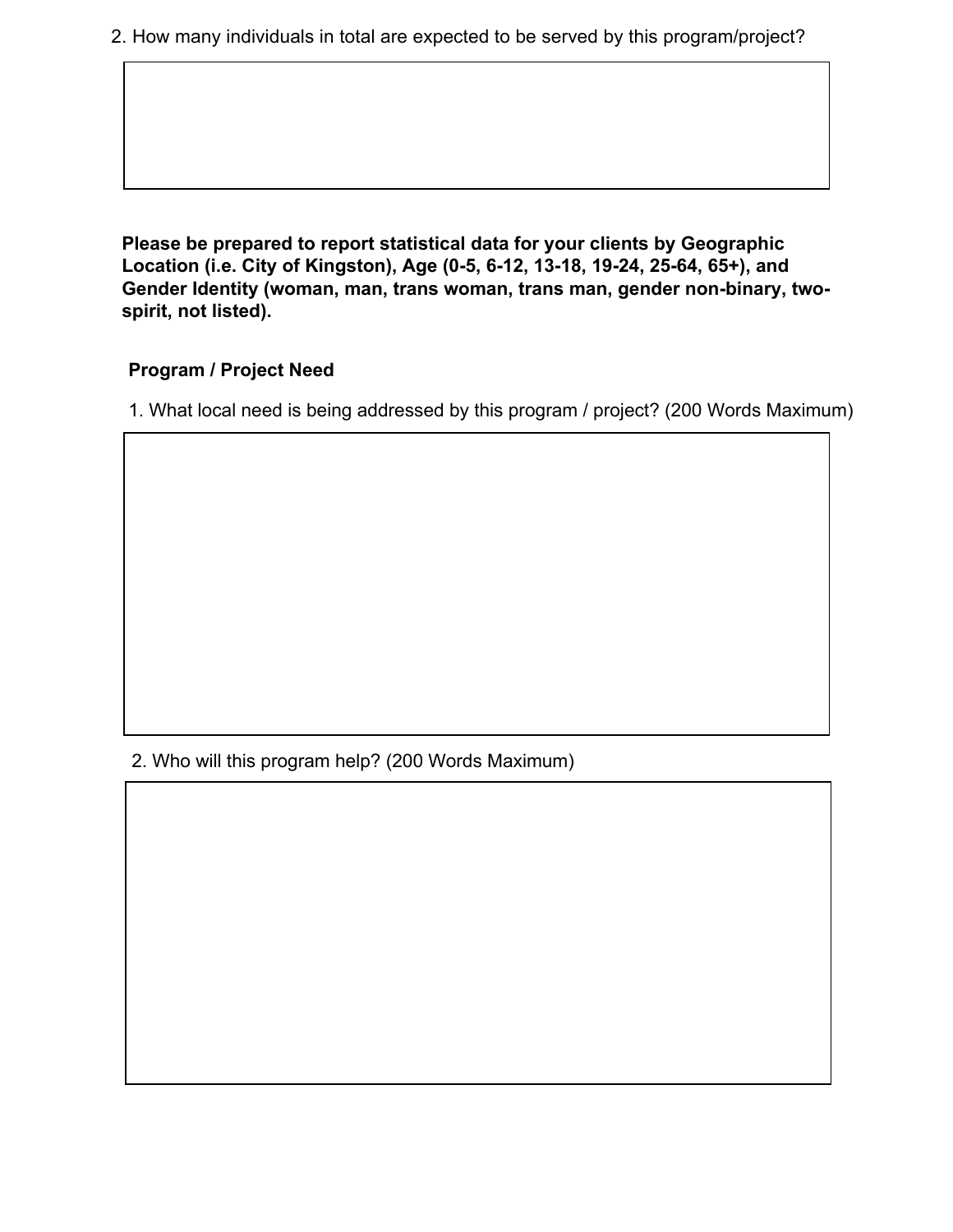3. Can an EDII lens (equity, diversity, inclusion, indigenization) be applied? Please explain: (200 Words Maximum)

4. How will individuals be helped? (please list the proposed activities) (350 Words Maximum)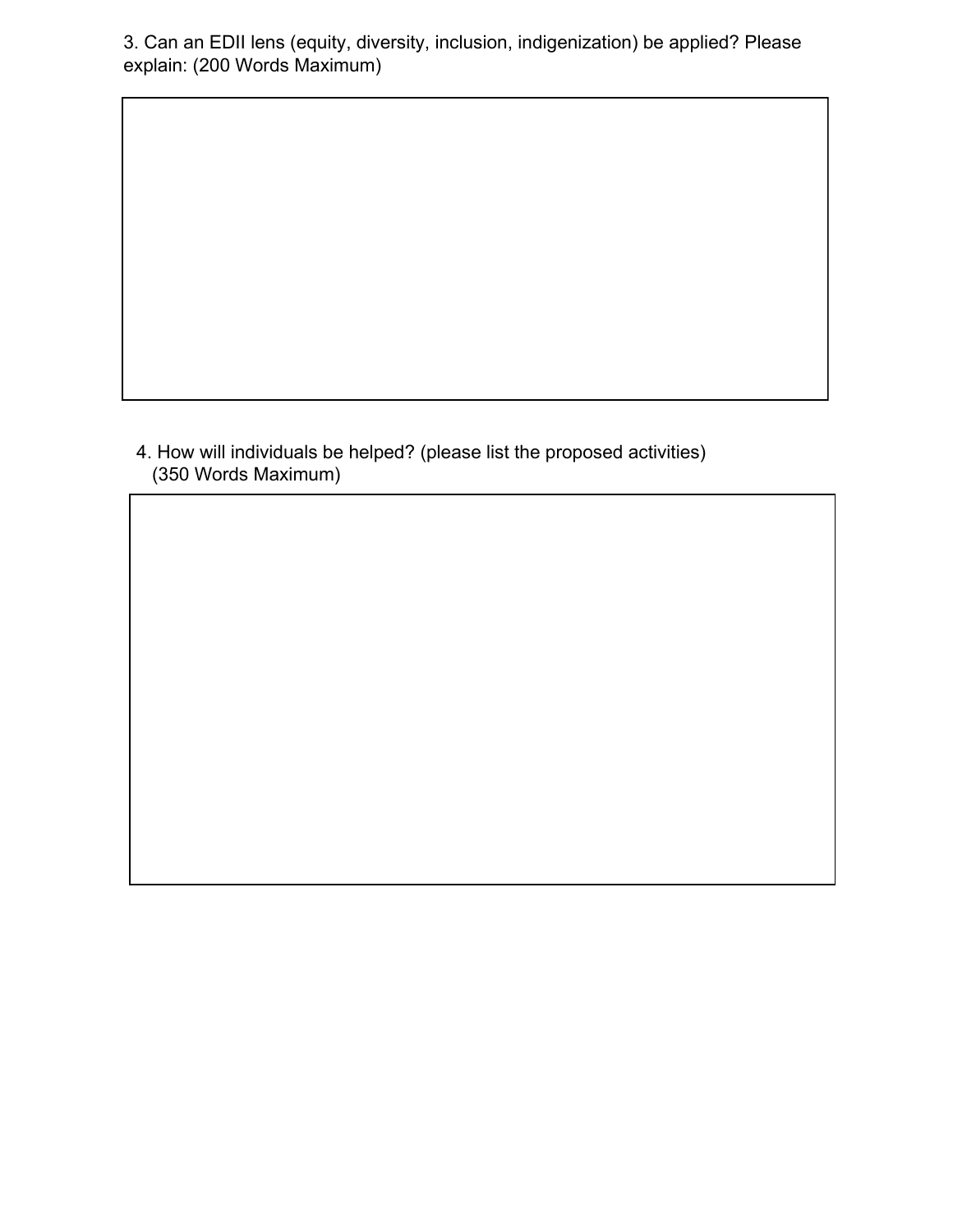5. What difference will this service/program make in their lives? (expected benefits) (350 Words Maximum)

6. Briefly describe any local research or background rationale that supports this need in the community. (200 Words Maximum)

7. Are there individuals waiting to be served by this program/project?:  $\bigcirc$  Yes  $\bigcirc$  No

a.) If yes, what factors prevent service to the above individuals?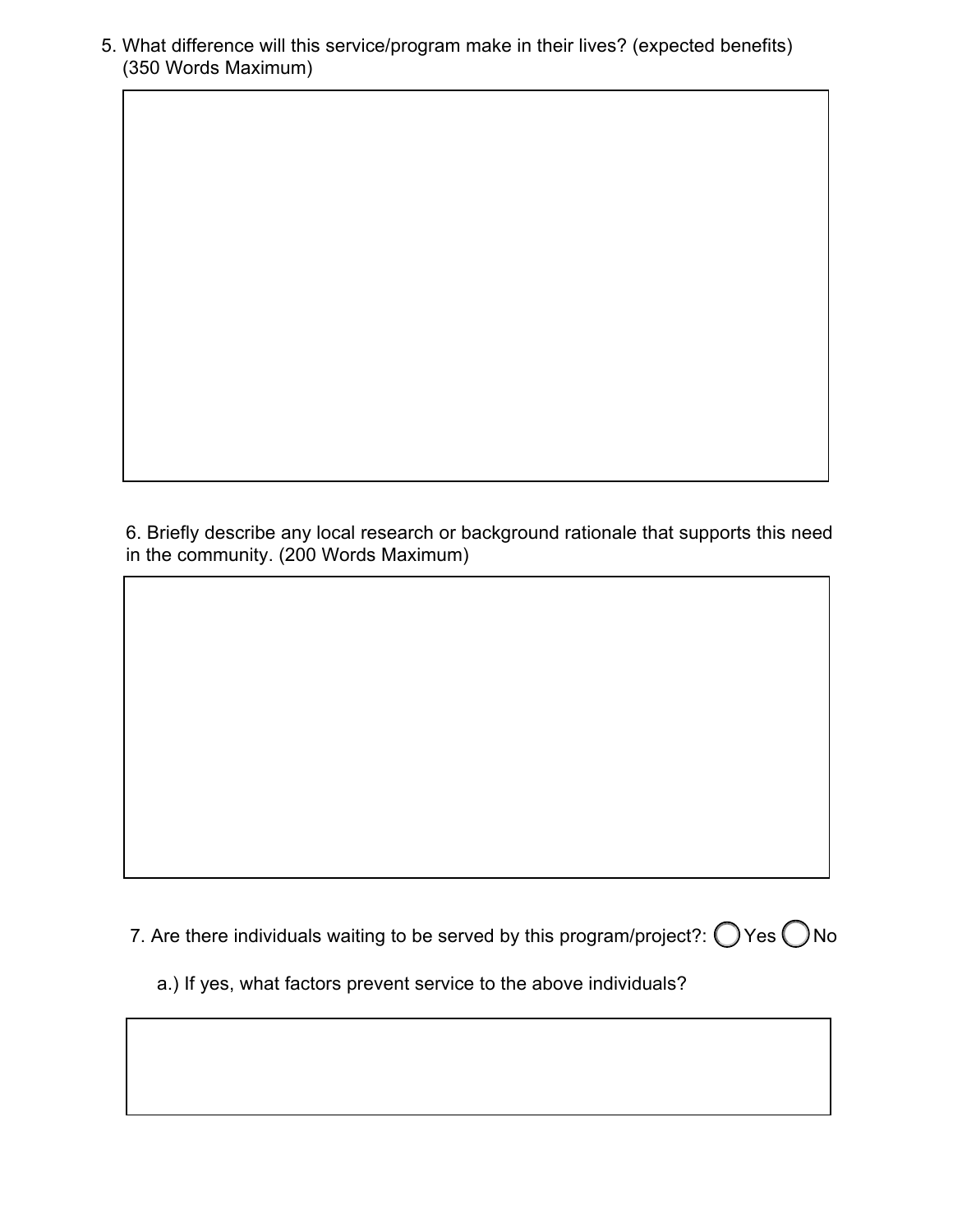- b.) Do you refer these individuals to any other community program or organization?  $\bigcirc$  Yes  $\bigcirc$  No
- c.) Please specify which programs/organizations you refer individuals to.

# **Program / Partnerships**

1. Does/will this program/project work in partnership with any other organization(s)?:  $\bigcap$  Yes  $\bigcap$  No

)Yes ( )No

2. If yes, please explain their roles in program delivery:

## **Program / Project Inputs & Resources**

- 1. How many Full Time Equivalent employees (FTEs) will be used to deliver this program/project:
- 2. Will the organization use volunteers in the delivery of this program/project?:
- 3. How many volunteers during the fiscal year?:
- 4. Please identify other key resources (inputs) necessary to run this program/project: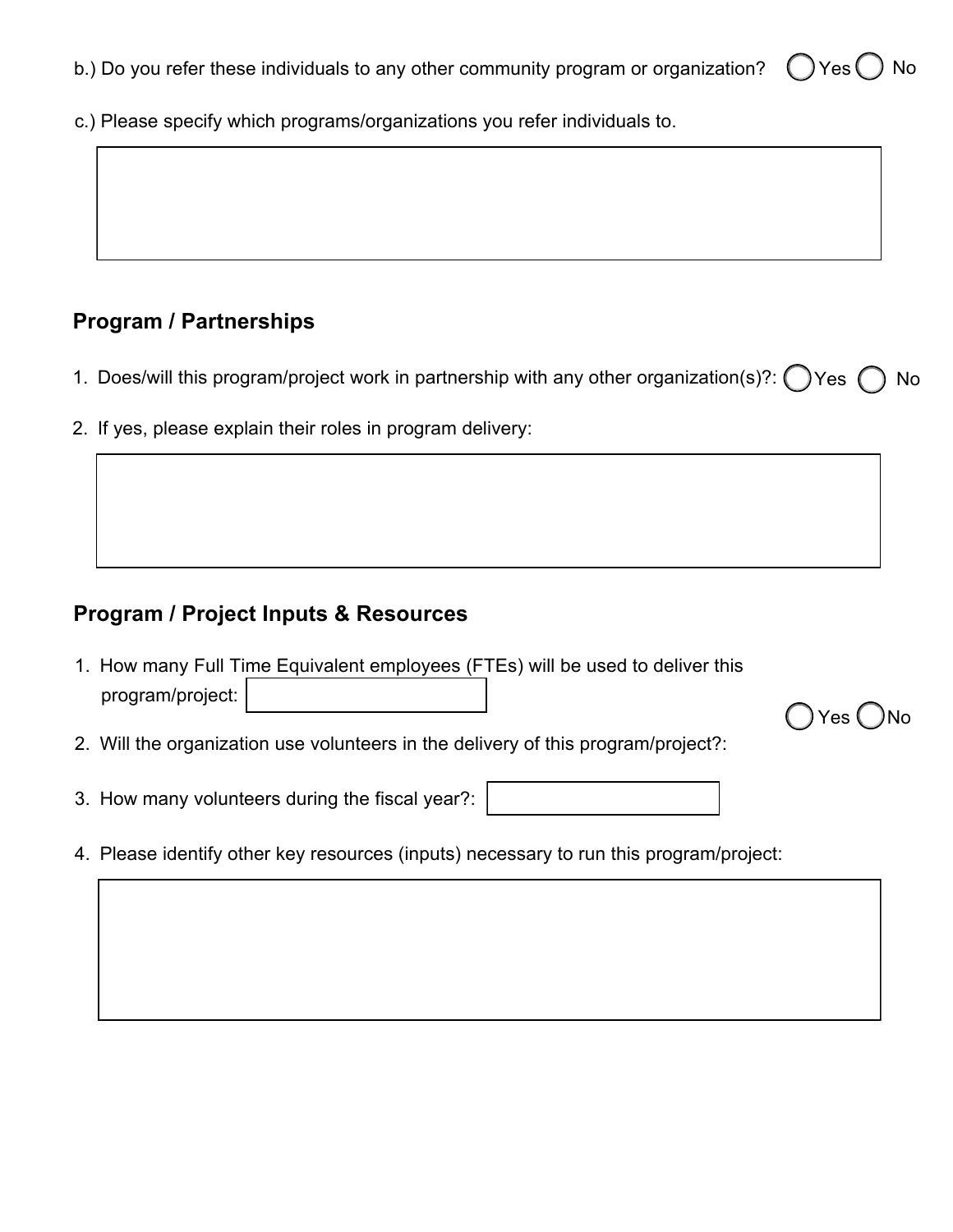# **Need for Funding**

1. Please explain why a Survivors of Conversion Therapy Fund grant is needed for this program/project: (350 Words Maximum)

2. How will grant funding be used for this program/project? (Be specific) (350 Words Maximum)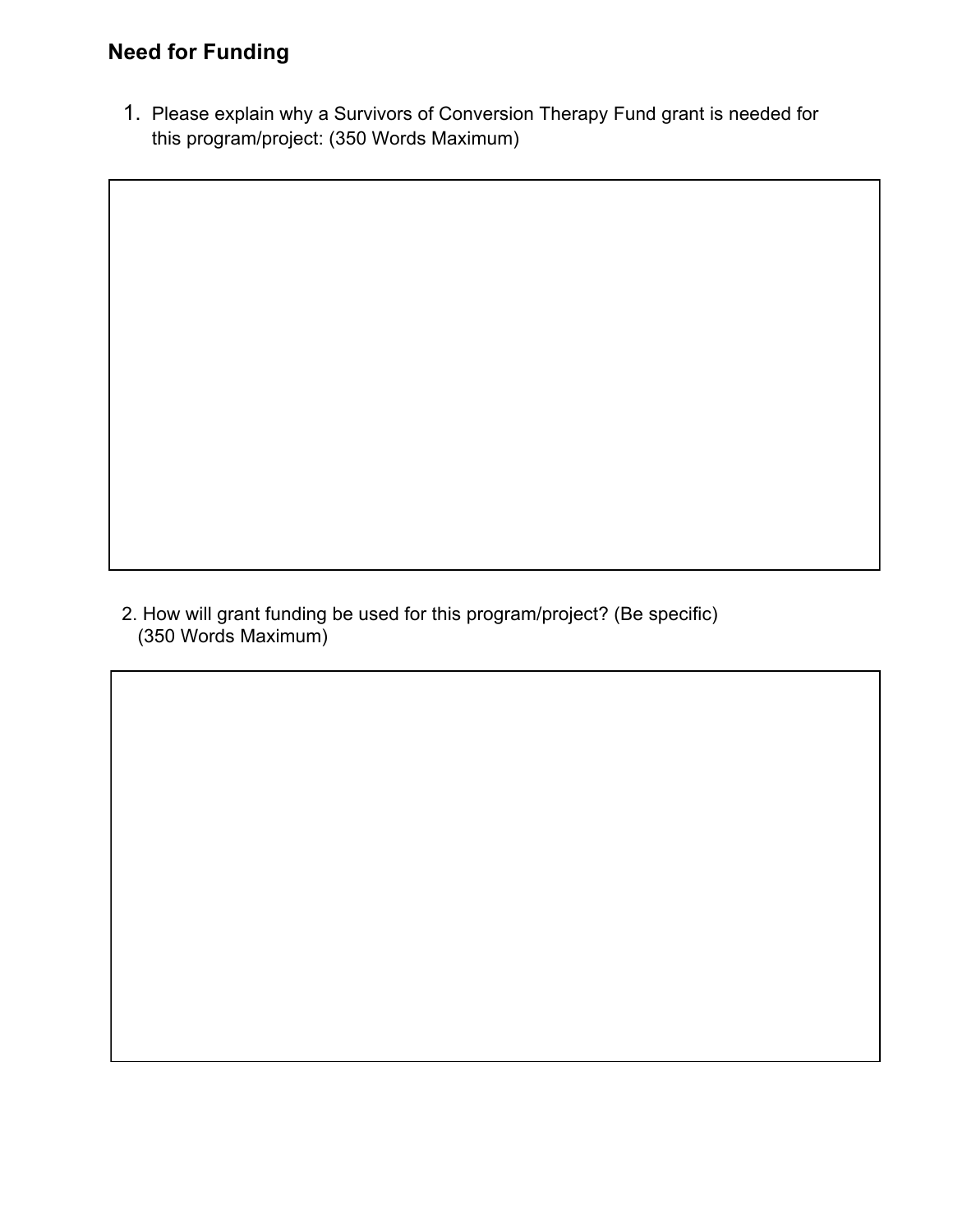- 3. Have other funding sources been approached for this program/project?:  $\bigcirc$  Yes  $\bigcirc$  No
	- a. If yes, please specify what they are and the status of the request.

4. Will the program/service be provided if awarded lesser funding?:  $\bigcirc$  Yes  $\bigcirc$  No

a. Please explain:

5. Will this program/project continue beyond the Survivors of Conversion Therapy Fund grant period?:  $\bigcap$  Yes  $\bigcap$  No

a. If yes, how will it be sustained? Please explain.

6. How will support of United Way of KFL&A and the City of Kingston be recognized for this program/project?

7. Does the organization lease/rent space in a City of Kingston owned facility?  $\bigcap$  Yes  $\bigcap$  No